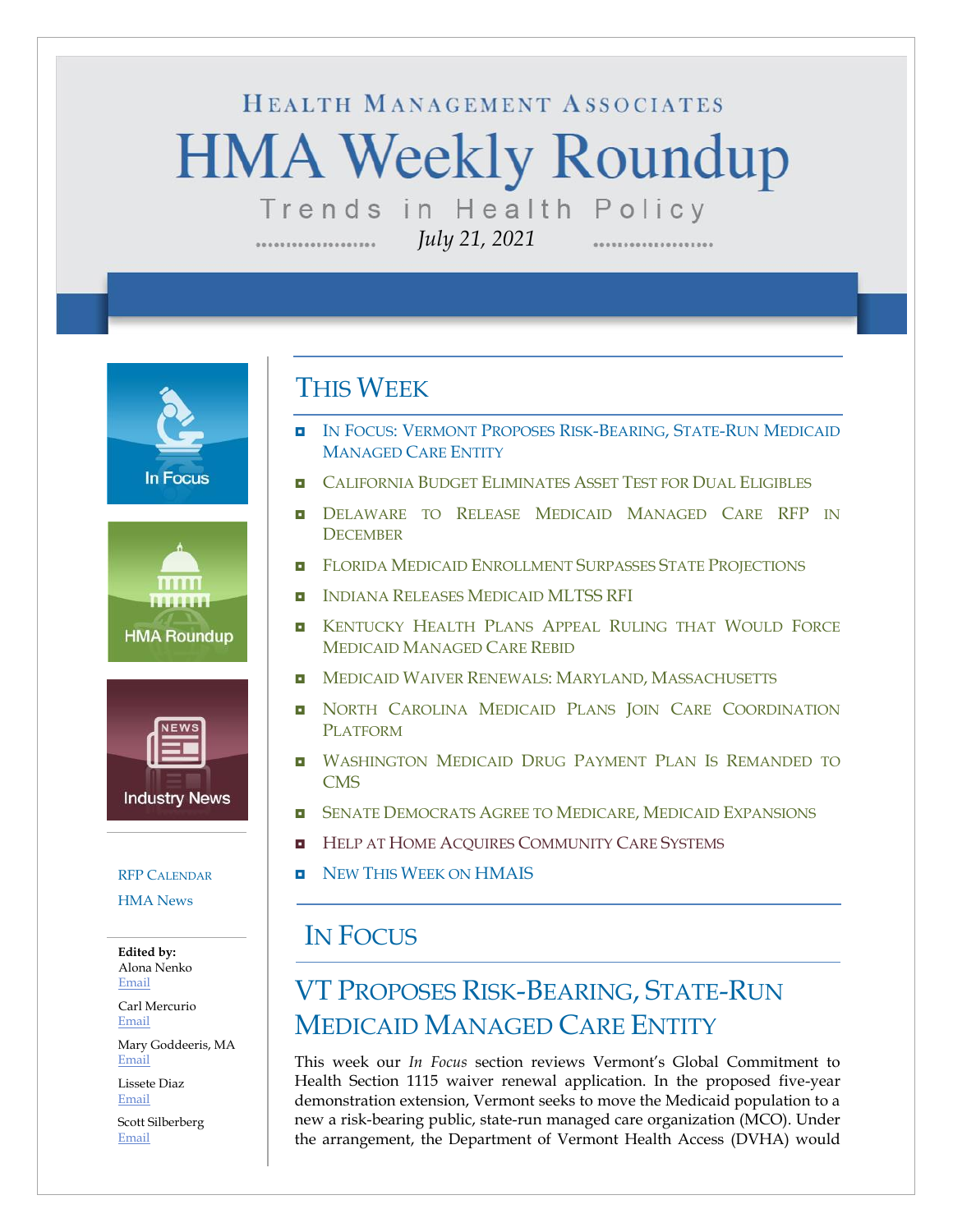transition into the new entity and accept capitated risk for the state's Medicaid population, covering physical and mental health, pharmacy services, substance use disorder (SUD) services, and long-term services and supports (LTSS) beginning January 1, 2022.

#### Background

The Global Commitment to Health demonstration began serving Medicaid beneficiaries in September 2005. DVHA acts as a public, non-risk prepaid inpatient health plan (PIHP), complying with state and federal statutes, regulations, special terms and conditions, waiver, and expenditure authority. DVHA was payed a per-member-per-month (PMPM) capitation rate by the Vermont Agency of Human Services (AHS) until 2011, when it shifted to being paid at cost. Until 2017, the demonstration operated under a global cap. In its most recent waiver renewal, Vermont secured dedicated funds termed MCO investment dollars which can only be spent on pre-defined programs and services approved by the Centers for Medicare & Medicaid Services (CMS). The total amount of the permitted MCO investment dollars in the current waiver is capped.

The demonstration was expanded in 2018 to cover Medication-Assisted Treatment for opioid use disorder and substance use disorder, and in 2019, to include beneficiaries with serious mental illness or serious emotional disturbance in residential and inpatient settings that qualify as institutions for mental diseases. It is the state's "principal vehicle for major expansions of health coverage, building an extensive ecosystem of public health and healthrelated services, driving all-payer payment reform, and rebalancing LTSS."

#### Renewal Application

Under the new extension, DVHA would act as an MCO and would be at risk for managing the Medicaid population. Under this structure, DVHA would be incentivized to develop innovative care models, improve care coordination, and strengthen population health management capabilities. It will be responsible for managing total Medicaid spending and managed care delivery system administration.

If costs exceed capitated payments, the state will not limit Medicaid eligibility or benefits but rather work with CMS to find a mitigation strategy. If costs are below capitated payments, the savings or profits would have to be reinvested in delivery system reforms and service initiatives that advance whole-person health. DVHA will collaborate with the Vermont Department of Health, Department of Disabilities, Aging and Independent Living (DAIL), Department of Mental Health (DMH), Alcohol and Drug Abuse Program (ADAP), Department of Corrections (DOC), and Department of Children and Families (DCF).

The renewal also continues Vermont's All-Payer Accountable Care Organization (ACO) Model Agreement, a statewide, total cost of care model, in which providers under Medicaid, Medicare, and commercial contracts can accept full risk. The ACO model was launched in 2017 with OneCare, a network of providers and hospitals. However, CMS issued a warning to the state for failing to meet enrollment and spending targets in 2018 and 2019. Vermont issued a request for proposals (RFP) for the ACO program in April 2021. Contracts from the RFP will run from January 1, 2022, for two years, with an option to renew for an additional two-year period. DVHA plans to sign an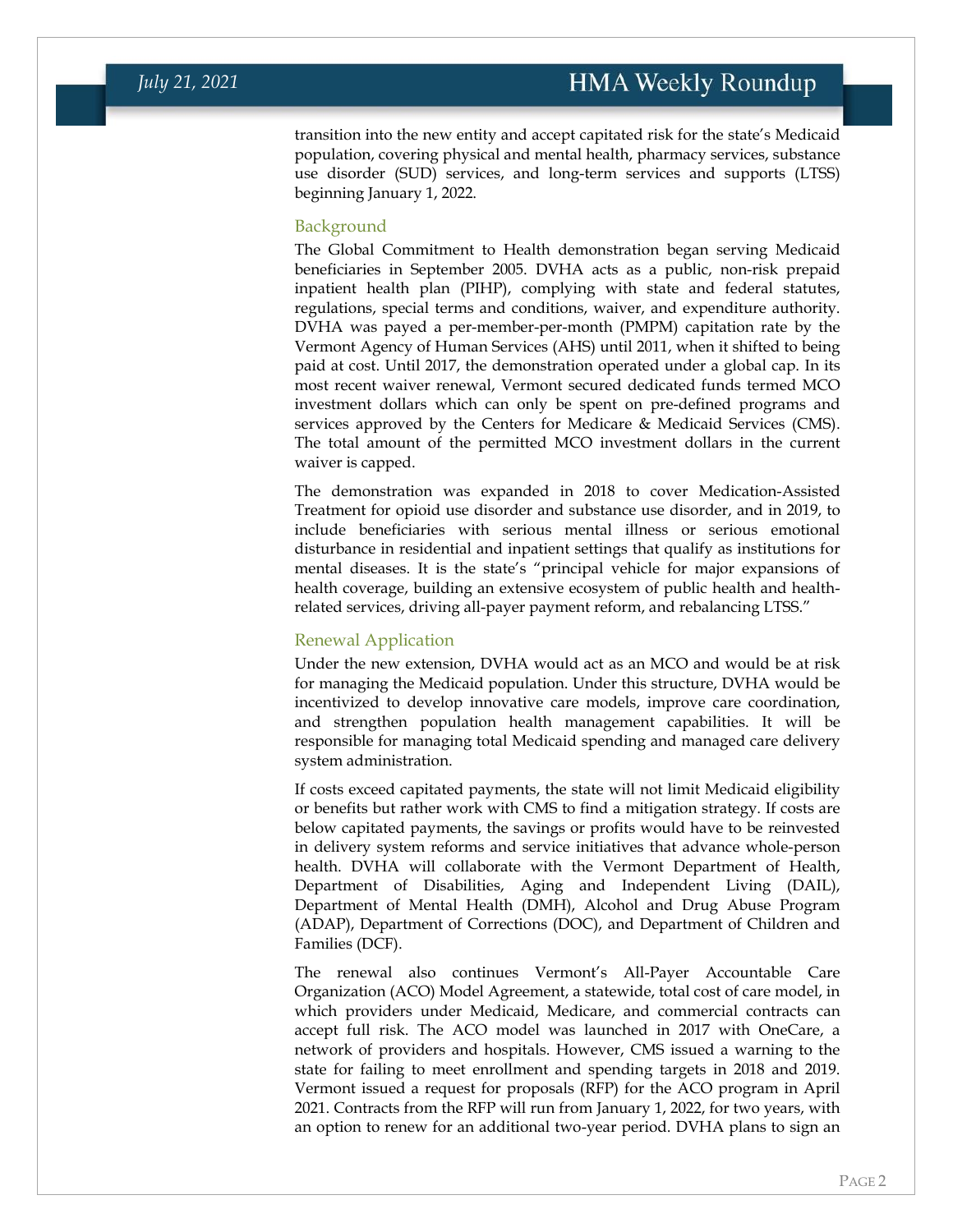#### *July 21, 2021*

agreement with one or more ACOs to continue to move away from fee-forservice reimbursement for health care services and transform the health care system to deliver value-based care.

Demonstration goals include:

- 1.Advancing toward population-wide, comprehensive coverage
- 2.Implementing innovative care models across the care continuum that produce value
- 3.Engaging Vermonters in transforming their health
- 4. Strengthening care coordination and population health management capabilities to encompass the full spectrum of health-related services and supports
- 5.Accelerating groundbreaking payment reform

DVHA will continue to participate in the state's All-Payer ACO Model Agreement. As a risk-bearing MCO, DVHA and its contracted providers will be able to align incentives through innovative value-based payment (VBP) mechanisms.

DVHA's transition to a risk-bearing managed care plan will be central to the demonstration renewal.

The public comment period on the initiative ends August 8, 2021.

[Link to Pending Application](https://www.medicaid.gov/medicaid/section-1115-demonstrations/downloads/vt-global-commitment-to-health-pa4.pdf)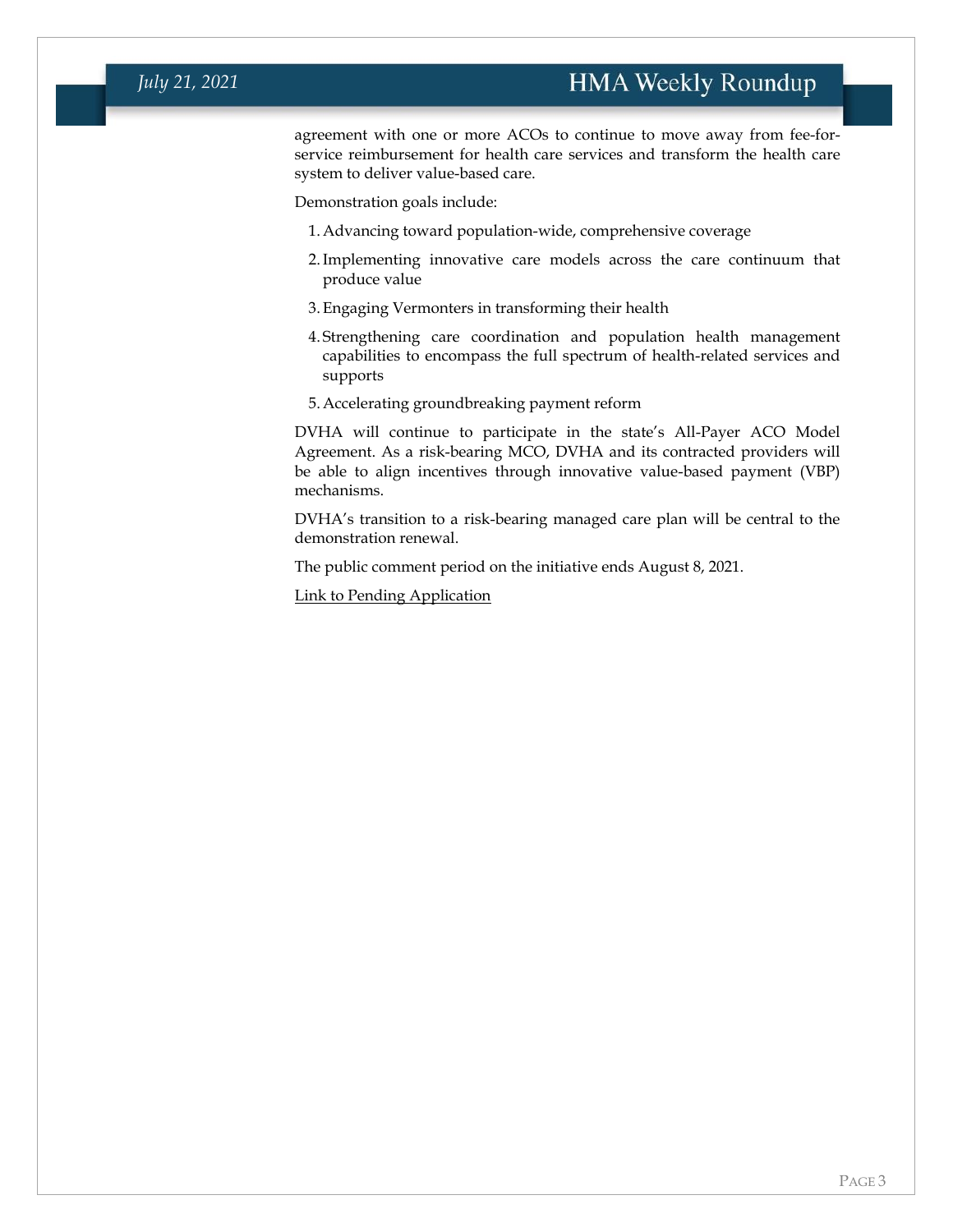

**MEDICAID ROUNDUP** 

### *Arkansas*

**Arkansas Submits Medicaid Expansion Work Incentive Waiver to Federal Regulators.** *Modern Healthcare* reported on July 20, 2021, that Arkansas submitted a Medicaid expansion work incentive waiver to federal regulators. The proposed Arkansas Health and Opportunity for Me (ARHOME) waiver is designed to replace the state's inoperative work requirements program. ARHOME allows expansion members who work to continue to enroll in Exchange plans instead of Medicaid fee-for-service. [Read More](https://www.modernhealthcare.com/medicaid/arkansas-submits-plan-overhauling-medicaid-expansion)

# <span id="page-3-0"></span>*California*

**California Fiscal 2022 Budget Eliminates Asset Test for Dual Eligibles, Expands Access to Medicaid.** *Kaiser Health News* reported on July 20, 2021, that California's \$262.6 billion fiscal 2022 budget includes a provision to eliminate the asset test for dual eligibles and instead base Medicaid eligibility solely on income effective July 1, 2022. The change would add about 17,800 dual beneficiaries. Other provisions include expanding Medicaid eligibility to everyone 50 years of age and older regardless of immigration status, extending Medicaid postpartum coverage to one year, and developing online enrollment forms in multiple languages. [Read More](https://khn.org/news/article/california-medicaid-asset-test-elimination-free-health-coverage-low-income-eligibility/)

### <span id="page-3-1"></span>*Delaware*

**Delaware Health Plan, Providers to Offer Medicare Advantage Product in 2022.** *Milford Live* reported on July 20, 2021, that Highmark Blue Cross Blue Shield of Delaware, ChristianaCare, and Bayhealth will launch a Medicare Advantage plan by January 1, 2022, pending federal approval. [Read More](https://milfordlive.com/christiana-care-bayhealth-blue-cross-join-to-offer-medicare-product/)

**Delaware to Release Medicaid Managed Care RFP in December 2021.** The Department of Health and Social Services' Division of Medicaid and Medical Assistance (DMMA) announced on July 13, 2021, that it will release a Medicaid managed care request for proposals (RFP) on December 1, 2021. Contracts are expected to be awarded in April 2022, with implementation set to start January 1, 2023. DMMA will host four virtual town hall meetings to solicit feedback from members and providers, including input on goals and procurement priorities. Currently, DMMA contracts with AmeriHealth Caritas Delaware and Highmark Health Options to provide services to more than 240,000 enrollees. [Read More](https://dhss.delaware.gov/dhss/dmma/files/mco_procurement_announcement_202107.pdf)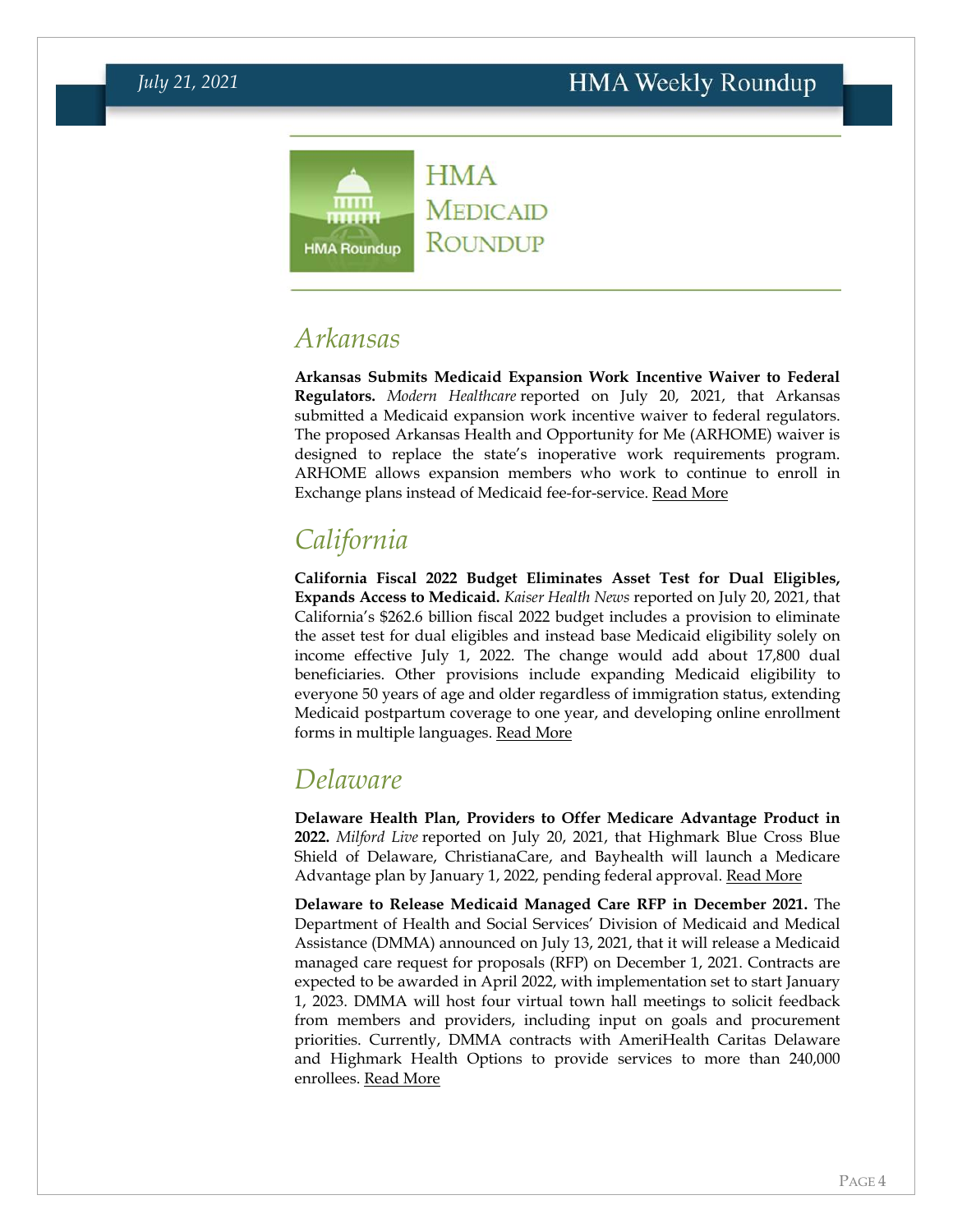#### <span id="page-4-0"></span>*Florida*

**Florida Medicaid Enrollment Surpasses State Projections.** *The Center Square* reported on July 16, 2021, that Medicaid enrollment in Florida rose from 3.9 million to more than 4.8 million between March 2020 and June 2021, outpacing projections from state economists. Separately, about 2.3 million have purchased Exchange plans. [Read More](https://www.thecentersquare.com/florida/florida-medicaid-enrollment-tops-4-8-million-surpassing-forecast-growth/article_2fc57242-e673-11eb-8fad-e7067aadfda3.html?web=1&wdLOR=c8F62EAF8-9A41-426A-9430-D831E5616018)

### *Illinois*

**Hospital Loses Lawsuit Over Medicaid Plan Payment Disputes.** *The National Review* reported on July 15, 2021, that a federal judge in Illinois ruled against Saint Anthony Hospital, which had filed a lawsuit seeking to force the state to compel Medicaid managed care plans to pay for services in full and in a timely manner. The judge ruled that the state is not obligated to help enforce federal prompt payment provisions, nor do the provisions grant providers the right to sue the state when the provisions are not enforced. [Read More](https://www.natlawreview.com/article/payment-dispute-medicaid-health-plan-state-not-obligated-to-help-according-to)

### <span id="page-4-1"></span>*Indiana*

**Indiana Releases Medicaid MLTSS RFI, Sets Timeline for Procurement.** The Indiana Family and Social Services Administration released on July 12, 2021, a request for information (RFI) on a new capitated Medicaid managed long term services and supports (MLTSS) program for eligible adults 60 years of age and older. Responses are due August 27. Indiana intends to release a subsequent request for proposals in the first quarter of 2022, with awards expected in the fourth quarter. Contract implementation would tentatively begin in 2024. The state may choose to limit participation in the procurement to vendors that respond to the RFI.

#### *Kansas*

**Kansas Commission Calls For Medicaid Expansion.**  *KOAMNewsNow.com* reported on July 15, 2021, that the Kansas Commission on Racial Justice and Equity has recommended that the state implement Medicaid expansion to adults at 138 percent of poverty. The 15-member panel was appointed by Governor Laura Kelly. Approximately 82,000 individuals would be eligible for coverage under the expansion program. [Read More](https://www.koamnewsnow.com/kansas-racial-justice-panel-recommends-medicaid-expansion/)

# <span id="page-4-2"></span>*Kentucky*

**Kentucky Health Plans Appeal Ruling that Would Force Medicaid Managed Care Rebid.** *Louisville Business First* reported on July 20, 2021, that three health plans in Kentucky filed appeals challenging a ruling by Franklin Circuit Court Judge Phillip Shepherd that would force a rebid of the state's Medicaid managed care contracts for a third time. The three health plans are Humana, Molina and UnitedHealthcare. [Read More](https://www.bizjournals.com/louisville/news/2021/07/20/medicaid-contract-fight-heads-to-appeals-court.html)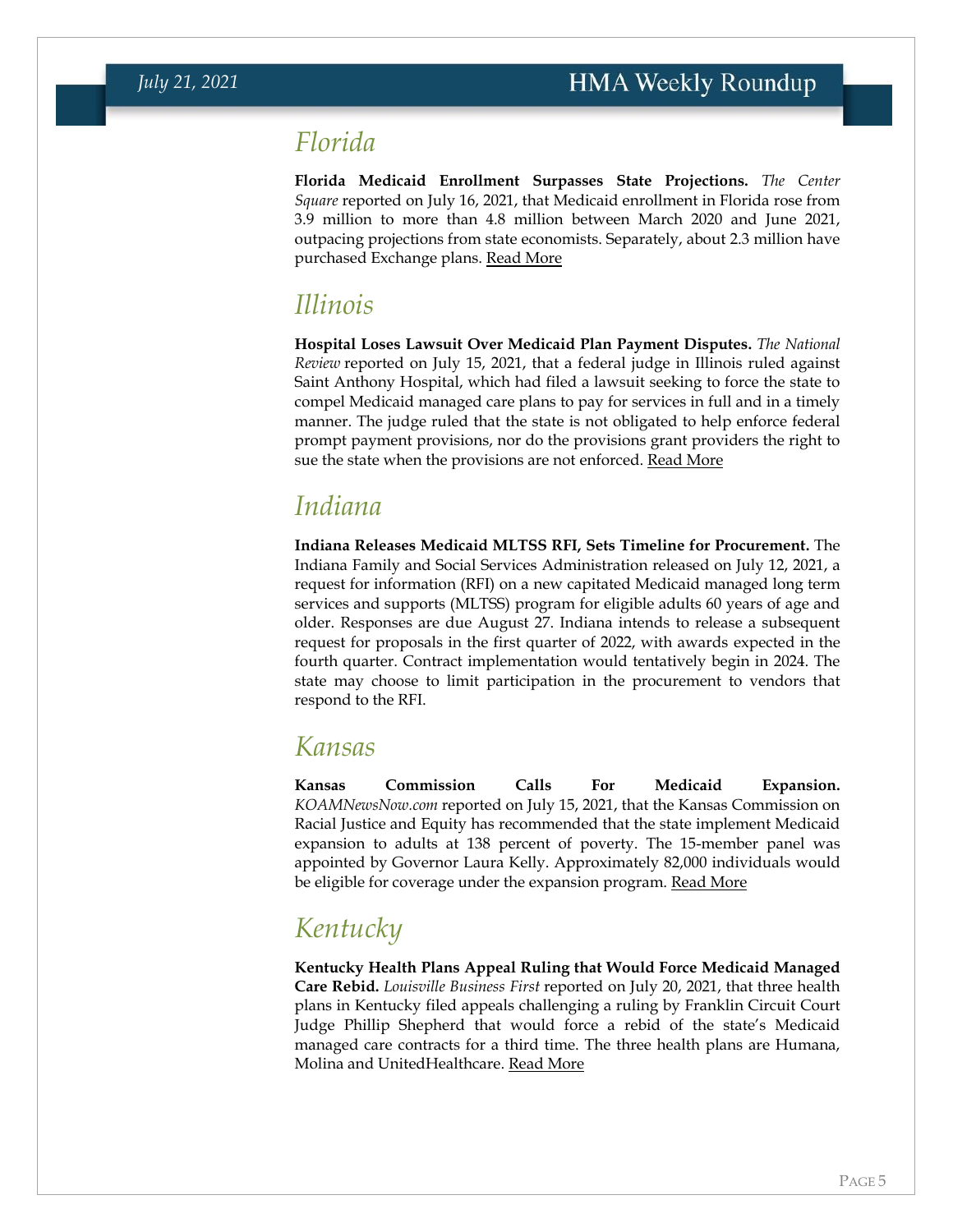### <span id="page-5-0"></span>*Maryland*

**Maryland Public Comment Period Begins for Medicaid Waiver Renewal.**  The Centers for Medicare & Medicaid Services (CMS) announced on July 19, 2021, the start of a public comment period through August 18, 2021, for Maryland's HealthChoice section 1115 demonstration renewal application. The state submitted the application last month, seeking to renew the waiver through December 31, 2026. The renewal would modify aspects of the state's Assistance in Community Integration Services Pilot Program, Home Visiting Services Pilot Program, and Residential Treatment for Substance Use Disorder program. It would also add programs for Emergency Triage, Treatment, and Transport; expansion of IMD for SMI population; and a Material Opioid Model. [Read More](https://content.govdelivery.com/accounts/USCMSMEDICAID/bulletins/2e8f92a)

#### *Massachusetts*

**Massachusetts Falls Short on Monitoring Dual Eligibles Receiving Hospice Care, Audit Finds.** The Massachusetts Office of the State Auditor released an audit on July 20, 2021, suggesting that the MassHealth Medicaid program is falling short on monitoring dual eligible beneficiaries receiving hospice care. The audit, which looked at \$620 million in hospice claims between January 1, 2015, and July 31, 2019, found that the state failed to ensure it had accurate information in its Medicaid Management Information System (MMIS) about dual eligible members who chose to receive hospice services. Lack of accurate information "creates a higher-than-acceptable risk that the payments…may be improper," the audit said. The audit also found that MassHealth paid for services that were not coordinated by hospice providers, which may have resulted in payment for duplicative services; paid for durable medical equipment that should have been included in members' plan of care; and unnecessarily paid for ambulance and inpatient services for dual eligible members. [Read More](https://www.mass.gov/audit/audit-of-the-office-of-medicaid-masshealth-payments-for-hospice-related-services-for-dual-eligible-members)

**Massachusetts to Submit Medicaid Waiver Renewal Request.** *WWLP.com/22 News* reported on July 19, 2021, that Massachusetts is preparing to submit to federal regulators a five-year Section 1115 demonstration renewal waiver for the state's MassHealth Medicaid programs. The renewal would continue to use accountable care organizations to promote value-based care and continue assessments on acute hospitals to further health equity, behavioral health, primary care, and pediatrics. The current waiver expires on June 30, 2022. Read [More](https://www.wwlp.com/news/health/admin-lays-out-strategy-for-next-masshealth-waiver-process/)

### <span id="page-5-1"></span>*North Carolina*

**North Carolina Medicaid Plans Join Care Coordination Platform.** *The Richmond Observer* reported on July 19, 2021, that North Carolina's five contracted Medicaid managed care plans have joined a platform to help coordinate whole-person care, promote health equity, and address social determinants of health. The platform NCCARE360 is part of the state's Healthy Opportunities initiative, allowing plans to make electronic referrals, communicate in real time, share client information, and track outcomes. The five plans are AmeriHealth Caritas, Blue Cross Blue Shield of North Carolina, Centene, United Healthcare, and Carolina Complete Health. [Read More](https://www.richmondobserver.com/national-news/item/12860-c-medicaid-health-plans-join-nccare360-to-improve-delivery-of-coordinated-medical-and-non-medical-care.html)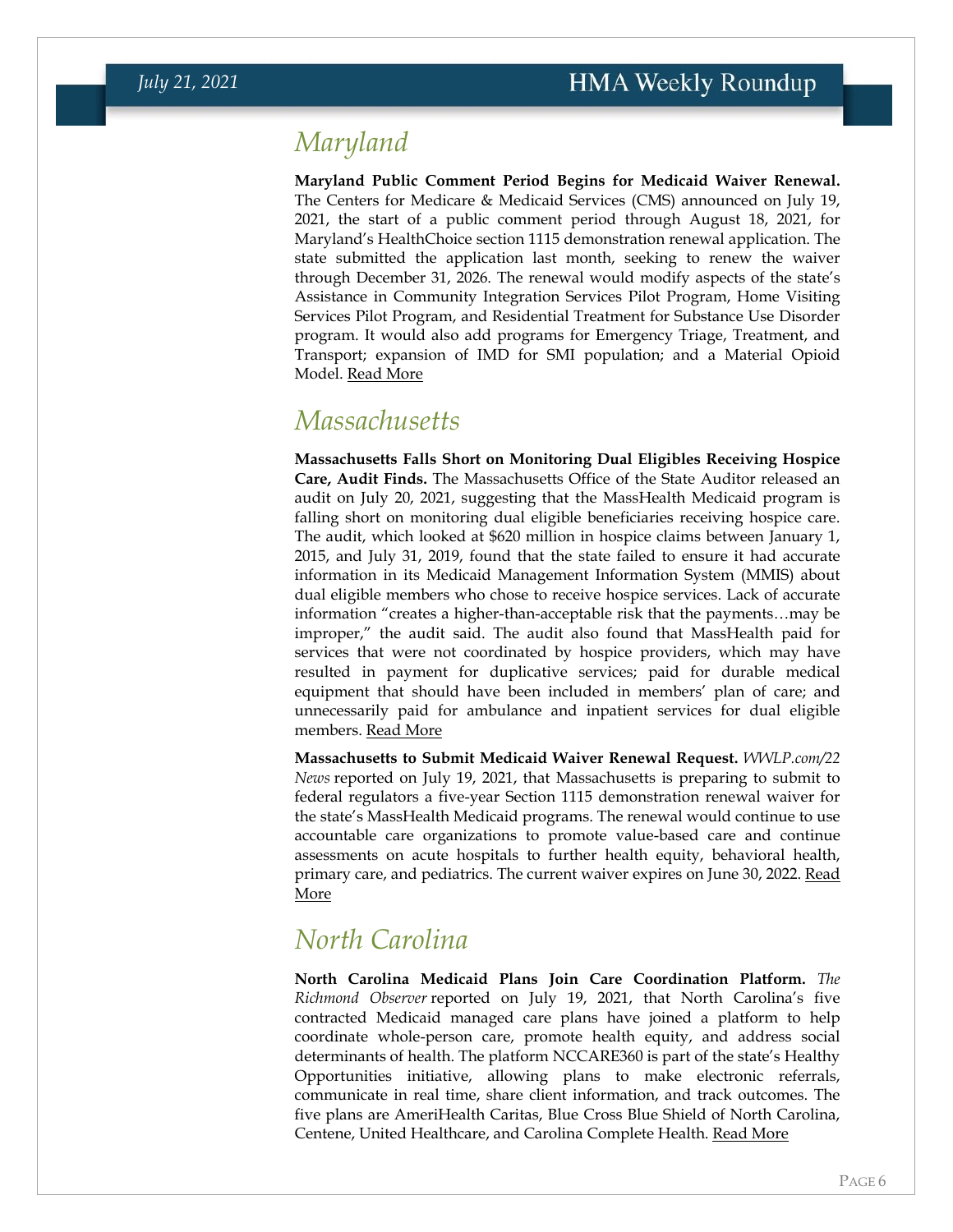#### *Oregon*

**Oregon Approves Bill to Fund Mental Health Centers.** *Jefferson Public Radio* reported on July 19, 2021, that the Oregon legislature approved a bill that allocates \$10 million in federal funds for mobile mental health crisis intervention centers. The bill was co-sponsored by Representative Pam Marsh (D-Ashland). Oregon Medicaid offices will coordinate the mental health units. [Read More](https://www.ijpr.org/health-and-medicine/2021-07-19/oregon-will-use-medicaid-funding-for-mental-health-emergency-response)

### <span id="page-6-0"></span>*Washington*

**Washington Medicaid Pharmacy Reimbursement Plan Is Remanded to CMS.**  *State of Reform* reported on July 14, 2021, that a Washington state Medicaid pharmacy reimbursement plan previously approved by the Centers for Medicare & Medicaid Services (CMS) was remanded to the agency for reconsideration. A U.S. District Court for the Western District of Washington ordered the remand in a case filed by pharmacy groups opposing the reimbursement plan over the level of dispensing fees. If CMS disapproves the plan, the state will have to submit another proposal. [Read More](https://stateofreform.com/featured/2021/07/federal-judge-sends-washingtons-below-cost-medicaid-pharmacy-reimbursement-plan-back-to-cms/)

#### *Wisconsin*

**Wisconsin Submits Spending Plan for Enhanced Federal Medicaid HCBS Funds.** The Wisconsin Department of Health Services (DHS) announced on July 14, 2021, that it submitted to federal regulators a Medicaid home and community-based services (HCBS) spending plan, a requirement for states seeking enhanced federal matching funds. Wisconsin's spending proposal identifies six areas in which to invest the HCBS funding: Medicaid HCBS workforce, provider capacity, and fiscal stability; promoting quality and innovation; tribal long-term care systems; independent living and family/informal caregiver resources; access to HCBS information and services; and assisted living information, analysis, and quality oversight. DHS estimates it will receive approximately \$350 million under the American Rescue Plan Act of 2021, which offers states a temporary 10 percent increase in HCBS matching funds. [Read More](https://www.dhs.wisconsin.gov/news/releases/071421a.htm)

### <span id="page-6-1"></span>*National*

**MACPAC Announces Series of Reports on Medicaid Access, Payments.** The Medicaid and CHIP Payment and Access Commission announced on July 20, 2021, a series of reports on issues impacting access to Medicaid, including mental health parity, housing and health, racial and ethnic disparities, physician acceptance of Medicaid, and base and supplemental Medicaid payments to hospitals. [Read More](https://www.macpac.gov/publication/)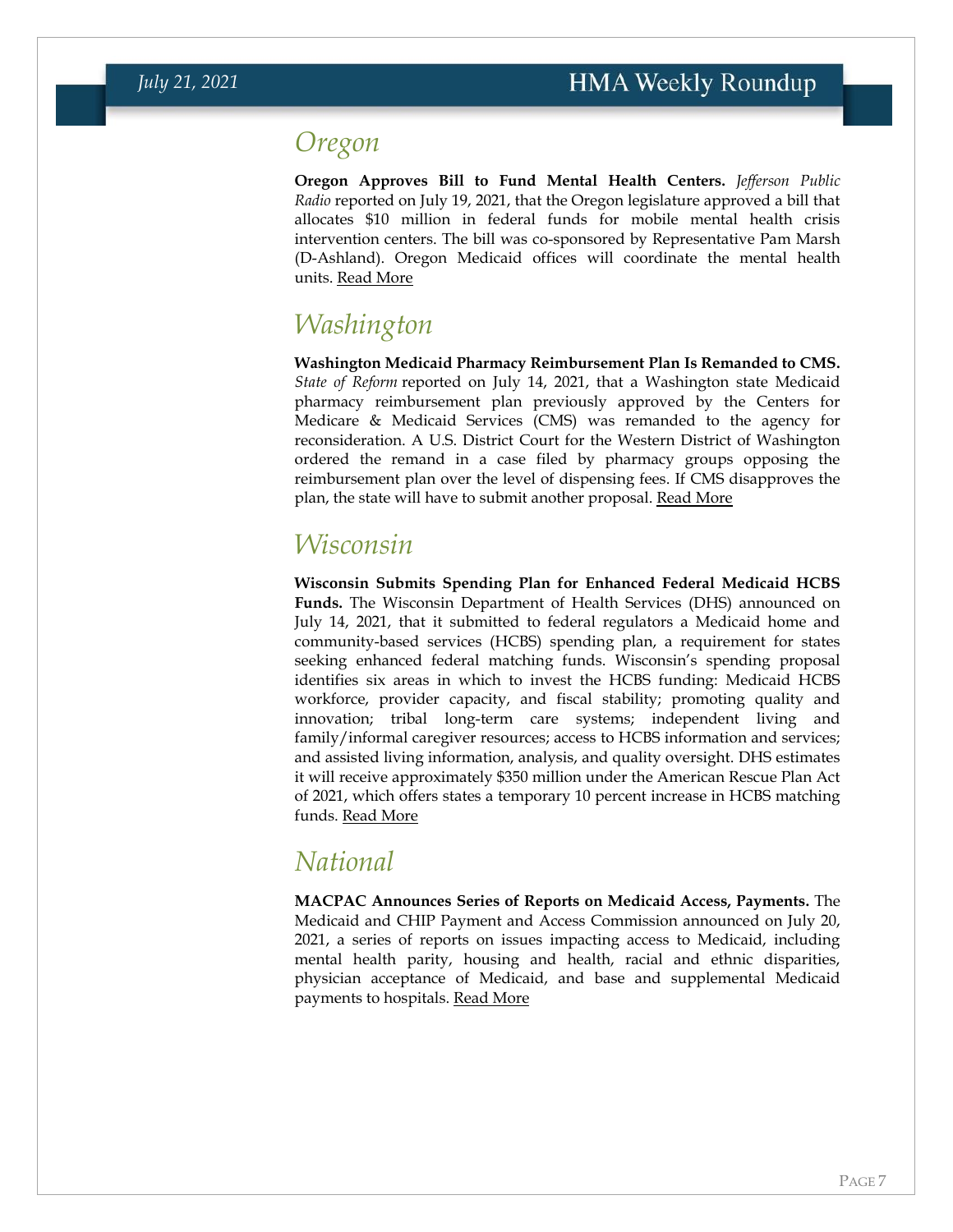**Medicaid Claims Face More Denials Than Medicare, Commercial, Study Finds.** *Medscape* reported on July 19, 2021, that Medicaid physician claims are denied much more frequently than claims submitted to Medicare or commercial insurance plans, according to a [study](https://bfi.uchicago.edu/wp-content/uploads/2021/07/BFI_WP_2021-80.pdf) released by the Becker Friedman Institute at the University of Chicago. Researchers found that 25 percent of Medicaid claims were denied between 2013 and 2015, compared to 7.3 percent for Medicare and 4.8 percent for commercial insurance. The study also found that the average claim for Medicaid was \$98, compared to \$154 for all payers. [Read More](https://www.medscape.com/viewarticle/954978)

**Rural Hospitals Could Benefit From Coverage Expansion Initiative in Proposed Federal Budget.** *Modern Healthcare* reported on July 16, 2021, that rural hospitals could benefit from the proposed \$3.5 trillion federal budget proposal, which includes an initiative to expand Medicaid in the 12 holdout states. Rural hospitals in Florida, Texas, and other non-expansion states are expected to benefit if more people gain coverage. [Read More](https://www.modernhealthcare.com/policy/congress-eyes-fix-medicaid-expansion-gap-would-boost-rural-hospitals)

**House Bill Would Continue Enhanced Medicaid Funding to U.S. Territories for Eight More Years.** *Pacific Daily News* reported on July 16, 2021, that a bipartisan House bill would continue to provide enhanced federal Medicaid matching funds for U.S. territories for another eight years. The bill, introduced by U.S. Representatives Darren Soto (D-FL) and Gus Bilirakis (R-FL), would impact Guam, Northern Mariana Islands, Puerto Rico, U.S. Virgin Islands and American Samoa. Congress previously approved a temporary increase in Medicaid funding to U.S. territories, which expires at the end of September. The bill was referred to the House Energy and Commerce Committee. [Read](https://www.guampdn.com/story/news/2021/07/16/federal-bill-extend-medicaid-territories-introduced/7987604002/)  [More](https://www.guampdn.com/story/news/2021/07/16/federal-bill-extend-medicaid-territories-introduced/7987604002/)

**Use of Medication Treatment for Opioid Use Disorder Rises Among Medicaid Enrollees, Study Says.** *HCP Live* reported on July 15, 2021, that the prevalence of medication treatment for opioid use disorder (OUD) among Medicaid enrollees in 11 states increased from 47.8 percent to 57.1 percent from 2014 to 2018, according to a study by the University of Pittsburgh Graduate School of Public Health. Use of medications for OUD included buprenorphine, methadone, or naltrexone. The study analyzed data from Delaware, Kentucky, Maryland, Maine, Michigan, North Carolina, Ohio, Pennsylvania, Virginia, West Virginia, and Wisconsin. [Read More](https://www.hcplive.com/view/opioid-use-medication-increased-2014-2018-medicaid-enrollees)

**Exchange Enrollment Tops Two Million To Date During Special Enrollment Period.** *Fierce Healthcare* reported on July 14, 2021, that more than two million individuals have enrolled in Exchange plans to date during the extended special enrollment period, which runs February 15 through August 15, according to *[data](https://www.cms.gov/newsroom/press-releases/health-care-sign-ups-surpass-2-million-during-2021-special-enrollment-period-ahead-aug-15-deadline)* from the Centers for Medicare & Medicaid Services. About 1.5 million signed up through HealthCare.gov and an additional 600,000 signed up through state-based Exchanges. Temporary enhanced subsidies allowed 1.2 million enrollees to select a plan with a premium contribution of \$10 or less. [Read More](https://www.fiercehealthcare.com/payer/cms-more-than-2m-have-signed-up-for-coverage-aca-exchanges-under-pandemic-sep)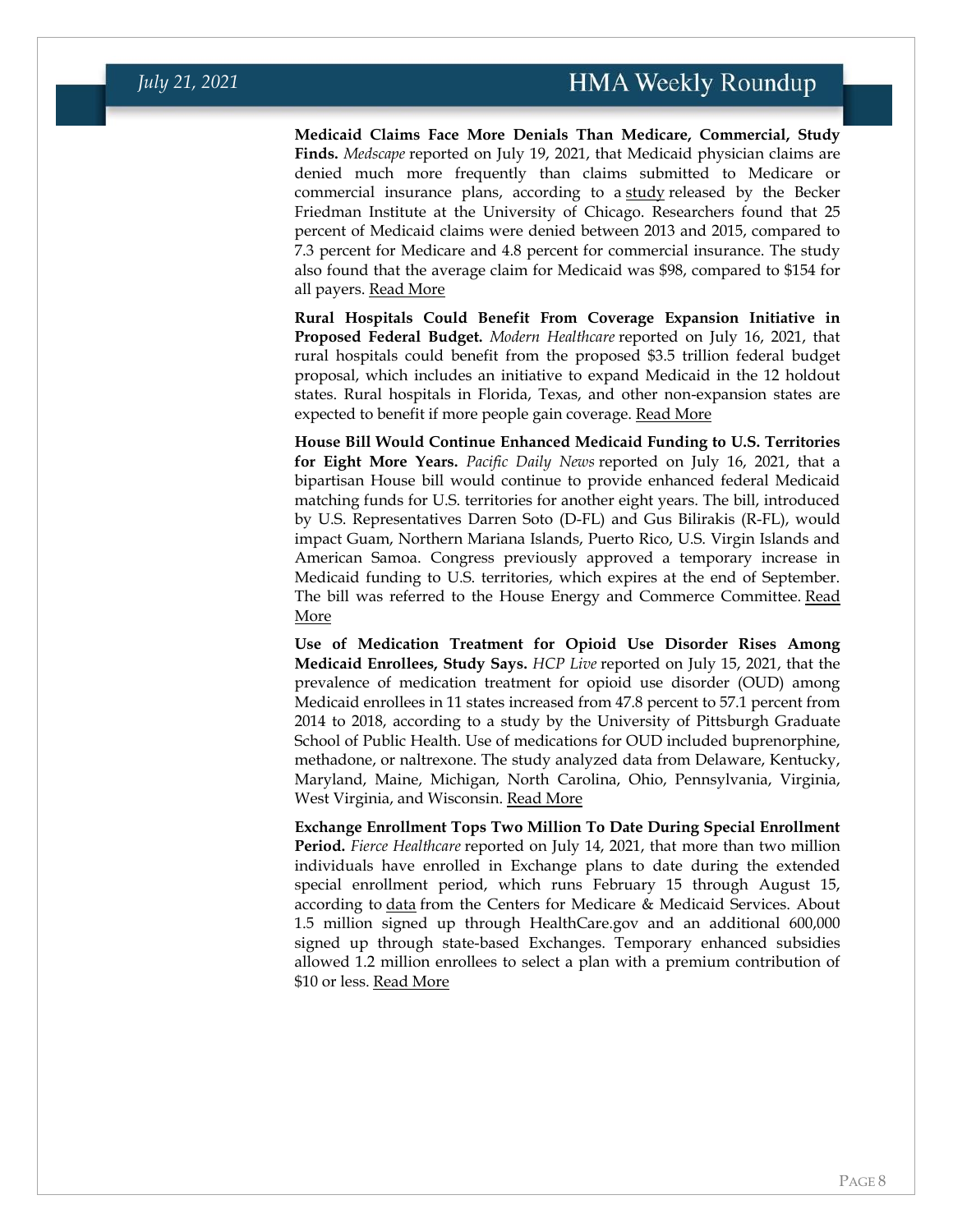**CMS Announces Grants for State Community-Based Mobile Crisis Intervention Services.** *MyChesCo.com* reported on July 15, 2021, that the Centers for Medicare & Medicaid Services (CMS) announced up to \$15 million in grants will be available to state Medicaid agencies to help develop community-based mobile crisis intervention services for individuals experiencing a mental health or substance use related crisis. Letters of Intent are due July 23, 2021. Final applications must be submitted by August 13, 2021, with implementation set to run from September 30, 2021, through September 29, 2022. [Read More](https://www.mychesco.com/a/news/national/15-million-in-funding-to-address-substance-use-mental-health-crisis-care-for-those-with-medicaid/)

**Senate Democrats Agree to Medicare, Medicaid Expansions in \$3.5 Trillion Federal Budget.** *The Hill* reported on July 14, 2021, that Senate Democrats have agreed to a \$3.5 trillion budget deal for the next federal fiscal year, which includes an expansion of Medicare benefits, a program to expand Medicaid in the 12 holdout states, additional funding for home and community-based services, and enhanced premium subsidies for Exchange plans. The lowering of the eligibility age for Medicare to 60 is not expected to be included in the deal. [Read More](https://thehill.com/policy/healthcare/563048-senate-budget-deal-to-provide-new-funding-for-medicare-medicaid-obamacare)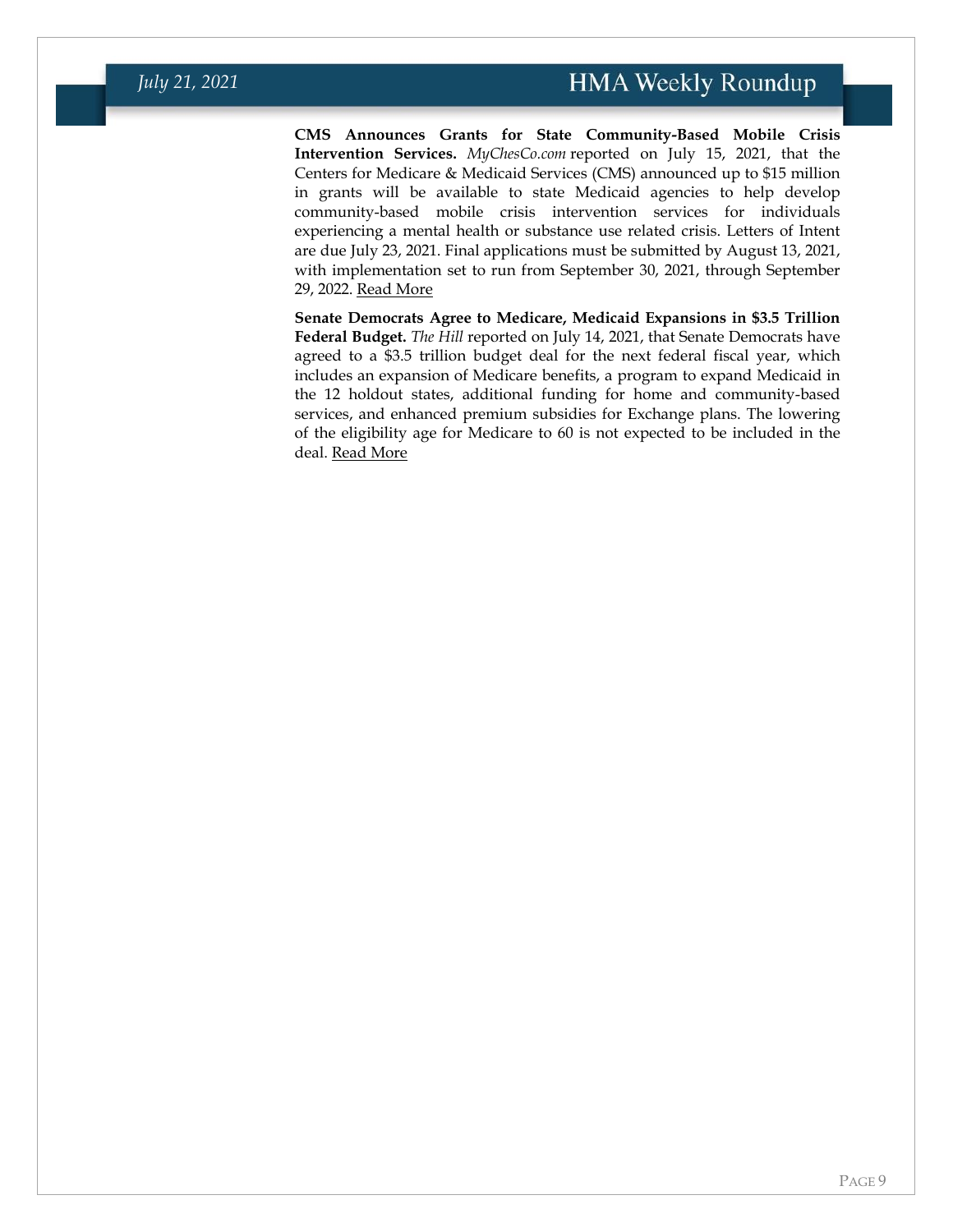<span id="page-9-0"></span>

#### **INDUSTRY NEWS**

**AbsoluteCare Appoints Ken Burdick Chairman.** AbsoluteCare announced on July 20, 2021, the appointment of Ken Burdick as chairman, succeeding company founder Alan Cohn, who will remain chairman emeritus. Burdick previously served in executive positions at Centene, WellCare, and UnitedHealth Group. AbsoluteCare is a primary care provider serving vulnerable and chronically-ill populations. [Read More](https://www.prnewswire.com/news-releases/absolutecare-announces-kenneth-burdick-as-chairman-of-the-board-301337171.html)

**Help at Home Acquires Community Care Systems.** Help at Home announced on July 21, 2021, the acquisition of Community Care Systems, a provider of home care services in Illinois. Help at Home, which is also based in Illinois, provides home and community-based care in 13 states. [Read More](https://www.prnewswire.com/news-releases/help-at-home-acquires-community-care-systems-inc-301338769.html)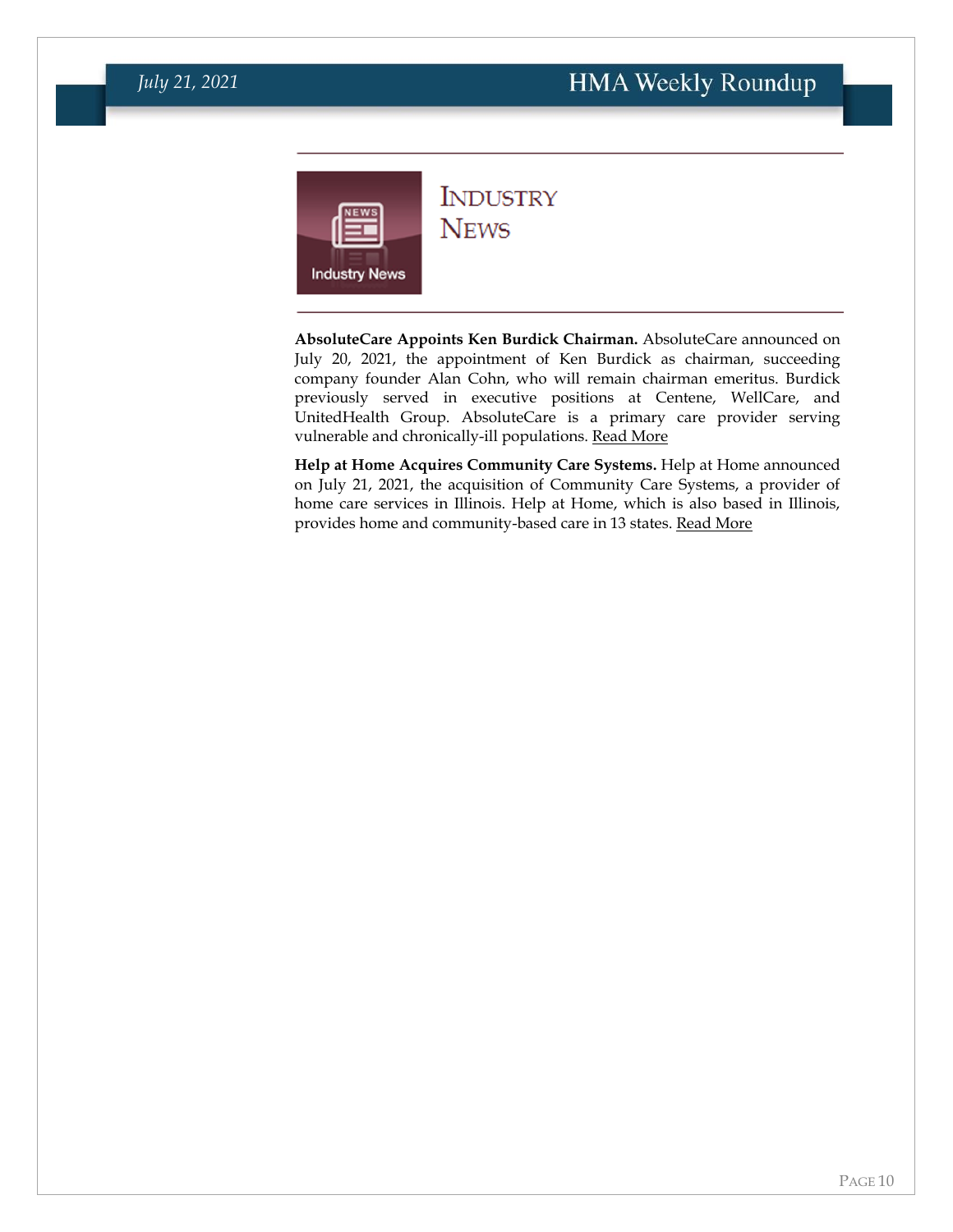# <span id="page-10-0"></span>HMA Weekly Roundup

# RFP CALENDAR

| <b>Date</b>                                    | <b>State/Program</b>                                                           | <b>Event</b>                     | <b>Beneficiaries</b> |
|------------------------------------------------|--------------------------------------------------------------------------------|----------------------------------|----------------------|
| Summer 2021                                    | Rhode Island                                                                   | <b>RFP Release</b>               | 276,000              |
| June 11, 2021 - Delayed                        | North Carolina - BH IDD Tailored Plans                                         | Awards                           | <b>NA</b>            |
| July 1, 2021 - Delayed                         | <b>Missouri</b>                                                                | <b>RFP Release</b>               | 756,000              |
| August 2021                                    | <b>Texas STAR Health</b>                                                       | <b>RFP Release</b>               | 36,500               |
| August 9, 2021                                 | Indiana Hoosier Healthwise and HIP                                             | <b>Proposals Due</b>             | 1,200,000            |
| August 31, 2021                                | Tennessee                                                                      | <b>Proposals Due</b>             | 1,500,000            |
| September 3, 2021                              | Louisiana                                                                      | <b>Proposals Due</b>             | 1,600,000            |
| October 2021                                   | Minnesota Seniors and Special Needs BasicCare                                  | <b>RFP Release</b>               | 120,000              |
| October 1, 2021                                | Oklahoma                                                                       | Implementation                   | 742,000              |
| October 8, 2021                                | <b>Tennessee</b>                                                               | Awards                           | 1,500,000            |
| November 2021                                  | Missouri                                                                       | Awards                           | 756,000              |
| November 5, 2021                               | Louisiana                                                                      | Awards                           | 1,600,000            |
|                                                | lowa                                                                           | <b>RFP Release</b>               | 745,000              |
| December 22, 2021                              |                                                                                |                                  |                      |
|                                                | California Two Plan Commercial - Alameda, Contra Costa, Fresno,                |                                  |                      |
| <b>Late 2021</b>                               | Kern, Kings, Los Angeles, Madera, Riverside, San Bernardino, Santa RFP Release |                                  | 1,640,000            |
|                                                | Clara, San Francisco, San Joaquin, Stanislaus, and Tulare                      |                                  |                      |
| <b>Late 2021</b>                               | California GMC - Sacramento, San Diego                                         | <b>RFP Release</b>               | 1,091,000            |
| <b>Late 2021</b>                               | California Imperial                                                            | <b>RFP Release</b>               | 75,000               |
|                                                | California Regional - Alpine, Amador, Butte, Calaveras, Colusa, El             |                                  |                      |
| <b>Late 2021</b>                               | Dorado, Glenn, Inyo, Mariposa, Mono, Nevada, Placer, Plumas,                   | <b>RFP Release</b>               | 286,000              |
|                                                | Sierra, Sutter, Tehama, Tuolumne, Yuba                                         |                                  |                      |
| <b>Late 2021</b>                               | California San Benito                                                          | <b>RFP Release</b>               | 7,600                |
| Dec. 2021 - Feb. 2022                          | <b>Texas STAR+PLUS</b>                                                         | <b>RFP Release</b>               | 538,000              |
| <b>First Quarter 2022</b>                      | <b>Indiana MLTSS</b>                                                           | <b>RFP Release</b>               | <b>NA</b>            |
| January 2022                                   | Minnesota MA Families and Children, MinnesotaCare                              | <b>RFP Release</b>               | 543,000              |
| <b>January 1, 2022</b>                         | Minnesota MA Families, Children; MinnesotaCare (metro)                         | Implementation                   | 548,000              |
| January 1, 2022                                | Nevada                                                                         | Implementation                   | 600,000              |
| <b>January 1, 2022</b>                         | Massachusetts One Care (Duals Demo)                                            | Implementation                   | 150,000              |
| <b>January 1, 2022</b>                         | North Dakota Expansion                                                         | Implementation                   | 19,800               |
|                                                | Ohio                                                                           | Implementation                   |                      |
| <b>January 5, 2022</b>                         |                                                                                |                                  | 2,450,000            |
| <b>January 7, 2022</b>                         | Indiana Hoosier Healthwise and HIP                                             | <b>Awards</b>                    | 1,200,000            |
| February 2022                                  | <b>Texas STAR Health</b>                                                       | Awards                           | 36,500               |
| July 1, 2022                                   | Rhode Island                                                                   | Implementation                   | 276,000              |
| <b>July 1, 2022</b>                            | North Carolina - BH IDD Tailored Plans                                         | Implementation                   | <b>NA</b>            |
|                                                |                                                                                |                                  |                      |
| <b>July 1, 2022</b>                            | Missouri                                                                       | Implementation                   | 756,000              |
| July 1, 2022                                   | Louisiana                                                                      | Implementation                   | 1,600,000            |
|                                                | California Two Plan Commercial - Alameda, Contra Costa, Fresno,                |                                  |                      |
| Early 2022 - Mid 2022                          | Kern, Kings, Los Angeles, Madera, Riverside, San Bernardino, Santa             | Awards                           | 1,640,000            |
|                                                | Clara, San Francisco, San Joaquin, Stanislaus, and Tulare                      |                                  |                      |
| Early 2022 - Mid 2022                          | California GMC - Sacramento, San Diego                                         | <b>Awards</b>                    | 1,091,000            |
|                                                | California Imperial                                                            | Awards                           | 75,000               |
| Early 2022 - Mid 2022                          |                                                                                |                                  |                      |
|                                                | California Regional - Alpine, Amador, Butte, Calaveras, Colusa, El             |                                  |                      |
| Early 2022 - Mid 2022                          | Dorado, Glenn, Inyo, Mariposa, Mono, Nevada, Placer, Plumas,                   | Awards                           | 286,000              |
|                                                | Sierra, Sutter, Tehama, Tuolumne, Yuba                                         |                                  |                      |
| Early 2022 - Mid 2022                          | California San Benito                                                          | Awards                           | 7,600                |
| Mar. 2022 - May 2022                           | <b>Texas STAR+PLUS</b>                                                         | <b>Awards</b>                    | 538,000              |
| Fourth Quarter 2022                            | <b>Indiana MLTSS</b>                                                           | Awards                           | <b>NA</b>            |
| Sep. 2022 - Nov. 2022                          | <b>Texas STAR &amp; CHIP</b>                                                   | <b>RFP Release</b>               | 3,700,000            |
| Dec. 2022 - Feb. 2023                          | <b>Texas STAR &amp; CHIP</b>                                                   | Awards                           | 3,700,000            |
| January 1, 2023                                | Tennessee                                                                      | Implementation                   | 1,500,000            |
| January 1, 2023                                | Minnesota MA Families and Children, MinnesotaCare                              | Implementation                   | 543,000              |
| January 7, 2022                                | Indiana Hoosier Healthwise and HIP                                             | Awards                           | 1,200,000            |
| Mar. 2023 - May 2023                           | <b>Texas STAR Kids</b>                                                         | <b>RFP Release</b>               | 166,000              |
| Jun. 2023 - Aug. 2023                          | <b>Texas STAR Kids</b>                                                         | Awards                           | 166,000              |
| Jun. 2023 - Aug. 2023                          | <b>Texas STAR Health</b>                                                       | Implementation                   | 36,500               |
| Sep. 2023 - Nov. 2023                          | <b>Texas STAR+PLUS</b>                                                         | Implementation                   | 538.000              |
| 2024                                           | <b>Indiana MLTSS</b>                                                           | Implementation                   | <b>NA</b>            |
|                                                |                                                                                |                                  |                      |
|                                                | California Two Plan Commercial - Alameda, Contra Costa, Fresno,                |                                  |                      |
| January 2024                                   | Kern, Kings, Los Angeles, Madera, Riverside, San Bernardino, Santa             | Implementation                   | 1,640,000            |
|                                                | Clara, San Francisco, San Joaquin, Stanislaus, and Tulare                      |                                  |                      |
|                                                |                                                                                |                                  |                      |
| January 2024                                   | California GMC - Sacramento, San Diego                                         | Implementation                   | 1,091,000            |
| January 2024                                   | California Imperial                                                            | Implementation                   | 75,000               |
|                                                | California Regional - Alpine, Amador, Butte, Calaveras, Colusa, El             |                                  |                      |
| January 2024                                   | Dorado, Glenn, Inyo, Mariposa, Mono, Nevada, Placer, Plumas,                   | Implementation                   | 286,000              |
|                                                | Sierra, Sutter, Tehama, Tuolumne, Yuba                                         |                                  |                      |
| January 2024                                   | California San Benito                                                          | Implementation                   | 7,600                |
| Jun. 2024 - Aug. 2024<br>Dec. 2024 - Feb. 2025 | <b>Texas STAR &amp; CHIP</b><br><b>Texas STAR Kids</b>                         | Implementation<br>Implementation | 3,700,000<br>166,000 |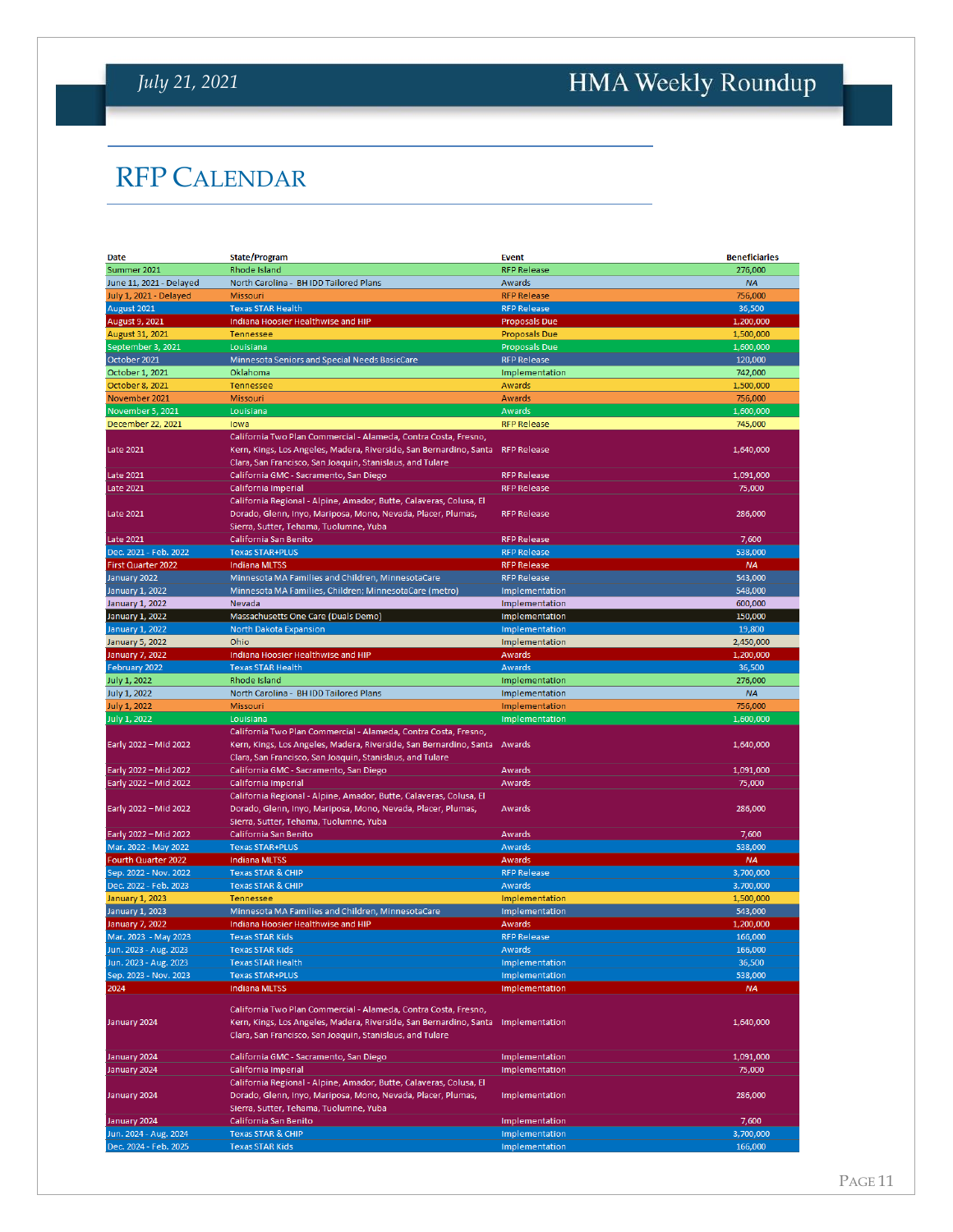### HMA NEWS

#### <span id="page-11-0"></span>New this week on HMA Information Services (HMAIS)**: Medicaid Data**

- Alaska Medicaid Fee for Service vs. Managed Care Penetration, 2014-20
- Arizona Medicaid Fee for Service vs. Managed Care Penetration, 2014-20
- Delaware SNP Membership at 5,904, Mar-21 Data
- Florida Medicaid Fee for Service vs. Managed Care Penetration, 2014-20
- Georgia SNP Membership at 235,151, Mar-21 Data
- Hawaii SNP Membership at 25,949, Mar-21 Data
- Idaho Medicaid Fee for Service vs. Managed Care Penetration, 2014-20
- Indiana Medicaid Fee for Service vs. Managed Care Penetration, 2014-20
- Iowa SNP Membership at 18,247, Mar-21 Data
- Kansas SNP Membership at 10,754, Mar-21 Data
- Kentucky Medicaid Managed Care Enrollment is Up 13.8%, Jun-21 Data
- Kentucky SNP Membership at 49,467, Mar-21 Data
- Ohio Dual Demo Enrollment is Down 2.2%, Jun-21 Data
- Pennsylvania SNP Membership at 185,405, Mar-21 Data
- Rhode Island Dual Demo Enrollment is Down 1.1%, Jun-21 Data
- South Dakota SNP Membership at 235, Mar-21 Data
- Tennessee TN SNP Membership at 125,858, Mar-21 Data
- Washington SNP Membership at 70,473, Mar-21 Data
- West Virginia SNP Membership at 15,837, Mar-21 Data

#### **Public Documents:**

*Medicaid RFPs, RFIs, and Contracts:*

- Florida AHCA Unified Operations Center Solution ITN, Jul-21
- Hawaii Community Care Services Program (CCS) RFP, Proposals, Scoring, Award and Related Documents, 2020-21
- Hawaii Medicaid External Quality Review and Peer Review Organization Services of Medicaid QUEST Integration Managed Care Organizations, Prepaid Inpatient Health Plan RFI, Jul-21
- Indiana Medicaid Managed Long Tern Services and Supports RFI, Jul-21
- Minnesota Administering Grants for Implementation of Electronic Visit Verification RFP, Jul-21
- Missouri Electronic Aggregator Solution for Electronic Visit Verification RFP, 2020
- Nevada Government Accounting Services and Medicaid Auditing RFP, Jul-21
- Puerto Rico Medicaid Enterprise System MMIS Phase III RFP, Jul-21

#### *Medicaid Program Reports, Data and Updates:*

- Arkansas Monthly Enrollment and Expenditures Reports, May-21
- Arkansas Health and Opportunity for Me (ARHOME) Waiver Application, Jul-21
- California CalAIM 1115 Waiver and Related Documents, Jun-21
- Georgia Postpartum Extension 1115 Medicaid Waiver Approval, Apr-21
- Maryland HealthChoices 1115 Medicaid Waiver Documents, 2016-21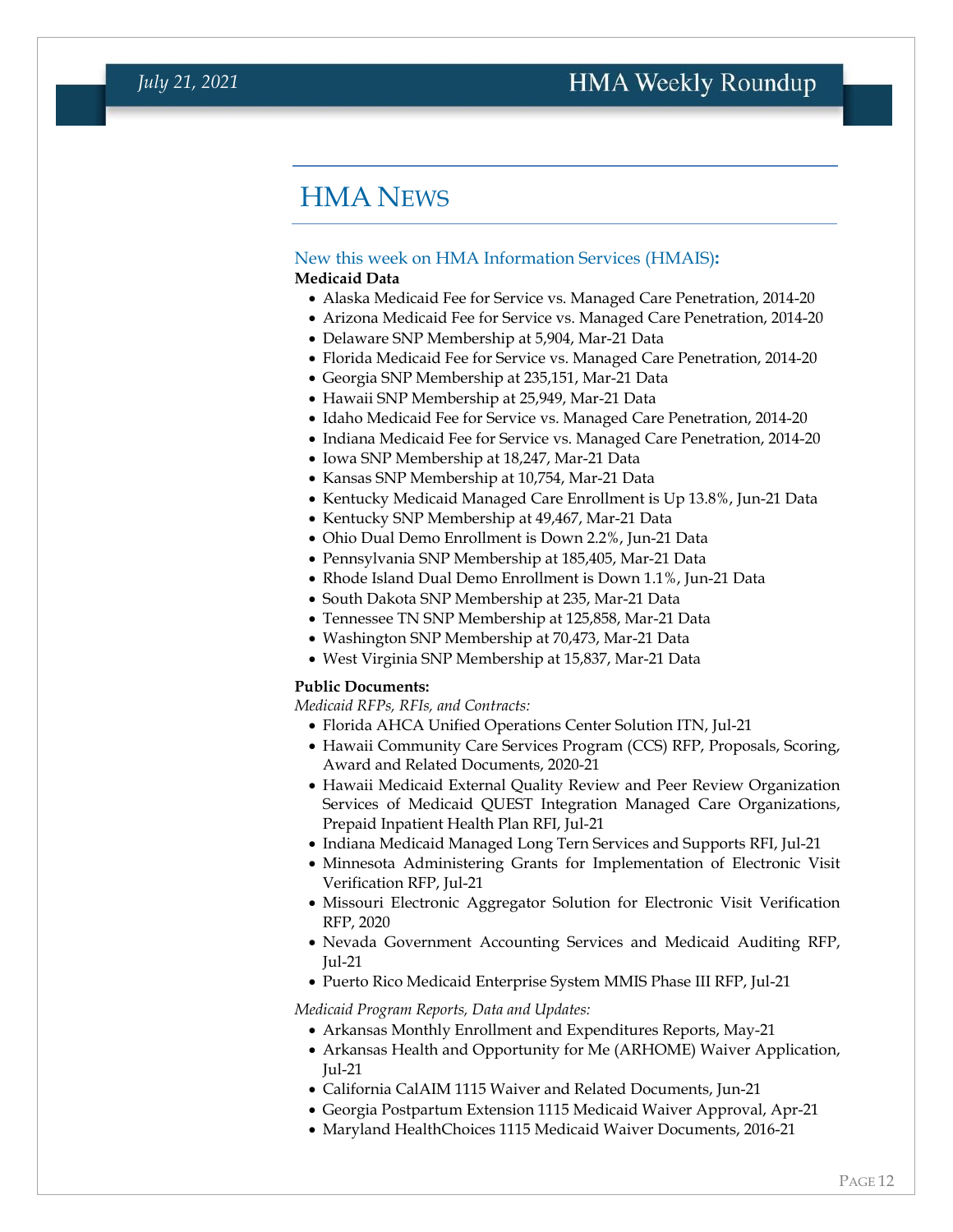#### *July 21, 2021*

- Massachusetts MassHealth Section 1115 Demonstration Amendment Request and Related Materials, 2017-21
- Vermont AHS Global Commitment to Health Waiver Demonstration Annual Reports, 2017-21
- Vermont Global Commitment to Health 1115 Waiver Documents, 2015-21

A subscription to HMA Information Services puts a world of Medicaid information at your fingertips, dramatically simplifying market research for strategic planning in healthcare services. An HMAIS subscription includes:

- State-by-state overviews and analysis of latest data for enrollment, market share, financial performance, utilization metrics and RFPs
- Downloadable ready-to-use charts and graphs
- Excel data packages
- RFP calendar

If you're interested in becoming an HMAIS subscriber, contact Carl Mercurio at [cmercurio@healthmanagement.com.](mailto:cmercurio@healthmanagement.com)